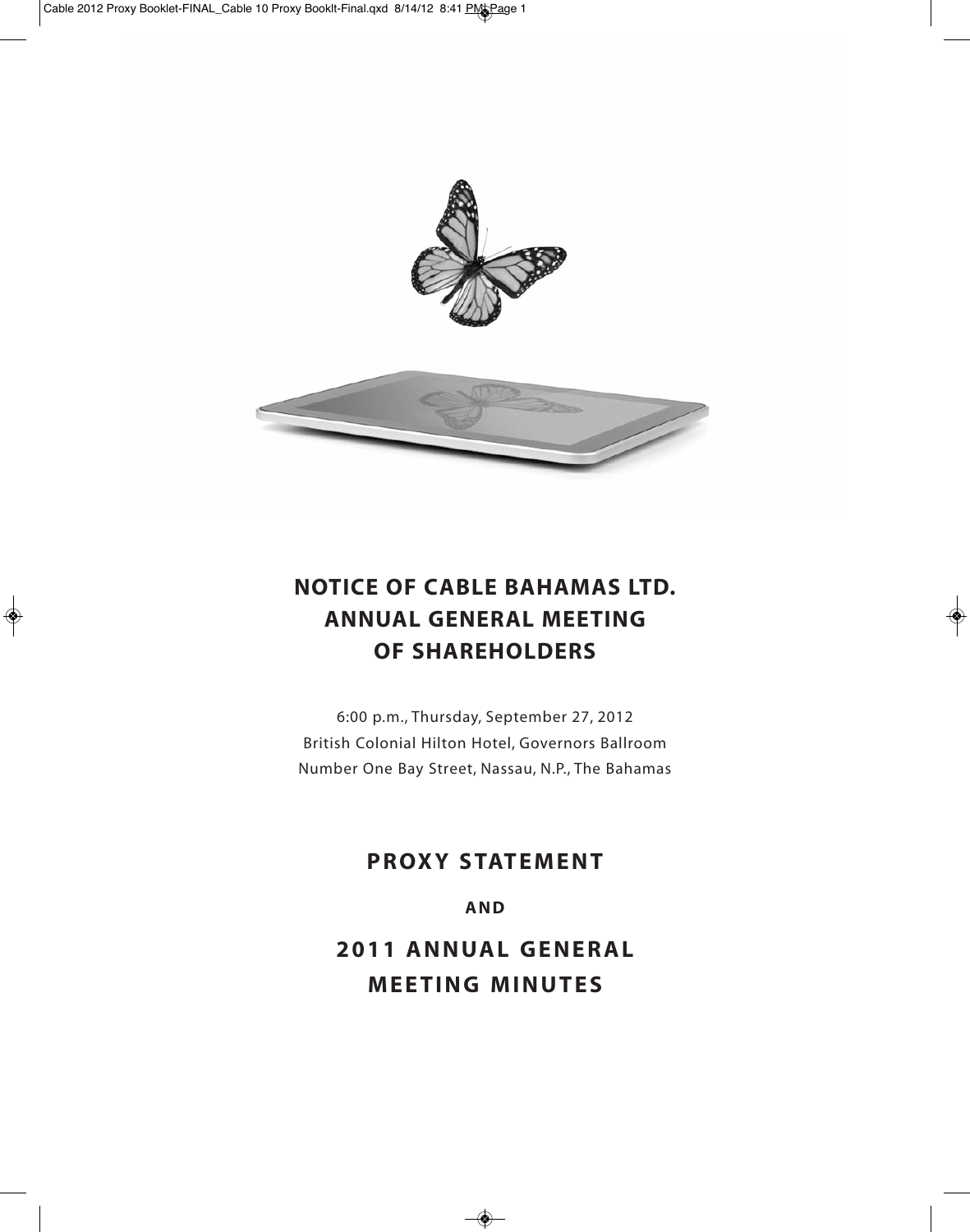# **NOTICE OF ANNUAL GENERAL MEETING CABLE BAHAMAS LTD.**

# **THURSDAY, SEPTEMBER 27, 2012 AT 6:00 P.M. BRITISH COLONIAL HILTON HOTEL, GOVERNORS BALLROOM**

#### **ITEMS OF BUSINESS:**

- (1) To announce the results of the examination of proxies, declare a quorum present and proceed to business;
- (2) To read and approve the minutes of the last Annual General Meeting held on June 30, 2011.
- (3) To receive and consider the Chairman's report;
- (4) To receive and approve the financial statements and the reports of the directors and auditors thereon;
- (5) To elect Directors for the ensuing year and fix their remuneration;
- (6) To confirm and approve dividends declared for the year ended December 31, 2011;
- (7) To approve the appointment of the Auditor of the Company, and authorise the directors to fix their remuneration;
- (8) To consider and approve a standard resolution ratifying and confirming all acts, transactions and proceedings of the directors, officers and employees of the Company for the year 2011; and
- (9) To transact such other business as may properly come before the Meeting and any adjournment thereof.

#### **RECORD DATE:**

Holders of ordinary shares of record at the close of business on August 29, 2012 are entitled to vote at the meeting.

#### **FINANCIAL STATEMENTS:**

The Company's 2011 audited financial statements are included in the Company's 2011 Annual Report, which is enclosed as part of the proxy soliciting material.

#### **PROXY VOTING:**

It is important that your shares be represented and voted at the meeting. You can vote your shares by appearing in person or by completing and returning the proxy form enclosed. You can revoke a proxy at any time prior to its exercise at the meeting by following the instructions in the accompanying proxy statement.

By order of the Board of Directors:

Attitions

**Barry Williams**

August 29, 2012 **Secretary**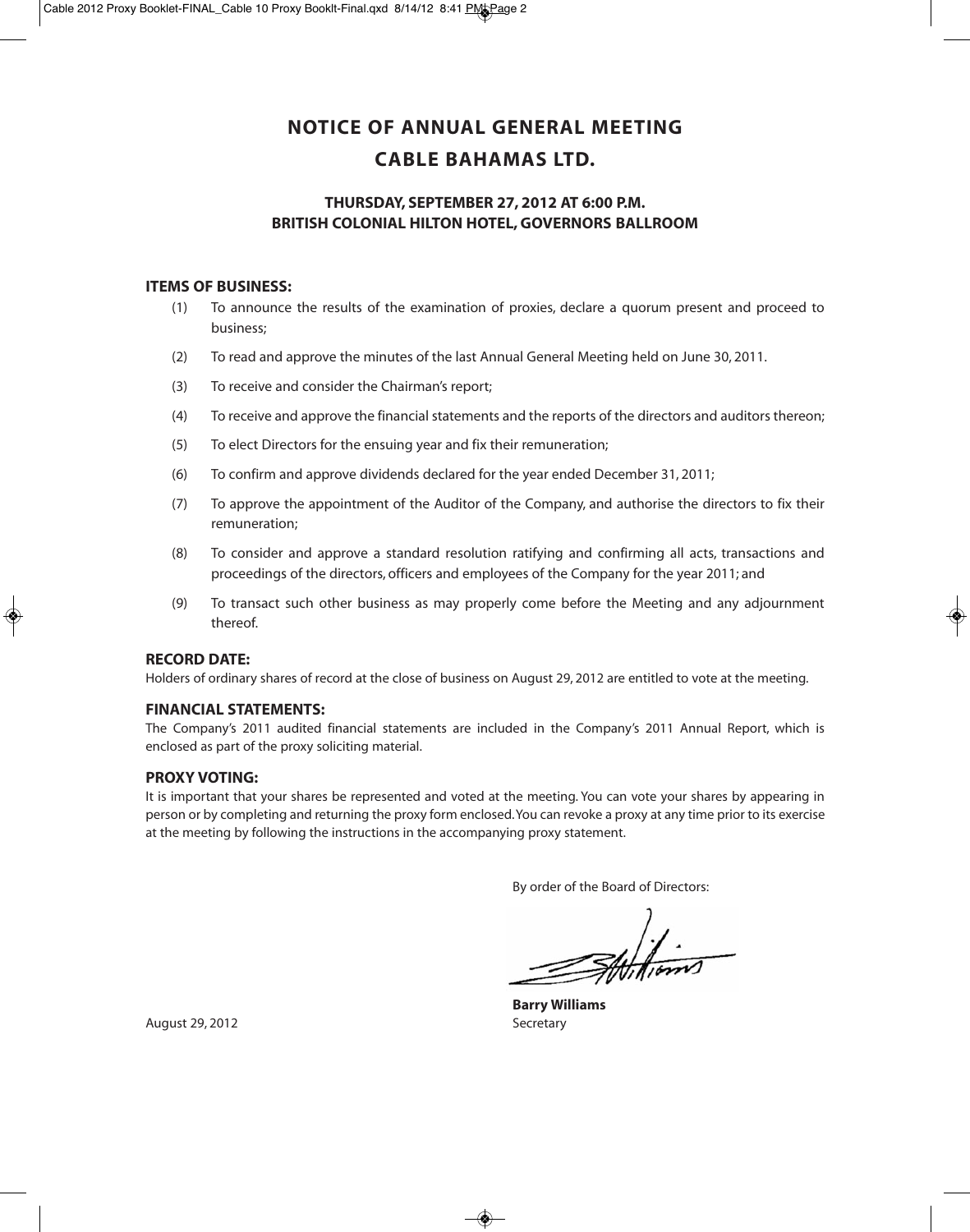# **CABLE BAHAMAS LTD. PROXY STATEMENT**

We are providing these proxy materials in connection with the solicitation, by the Board of Directors of Cable Bahamas Ltd., of proxies to be voted at the Company's Annual General Meeting (AGM) of Shareholders and at any meeting following the adjournment thereof.

Shareholders are advised that no shareholder proposal has been filed. Further, no action is proposed by the Board of Directors, which would create the possibility of a "dissenting shareholder" under Section 159 of The Companies Act, 1992. The Board of Directors is also not aware of any solicitation of proxies by a person or group adverse to the present management of the Company.

You are cordially invited to attend the Annual General Meeting on Thursday, September 27, 2012 beginning at 6 p.m. Shareholders will be admitted beginning at 5:30 p.m. The meeting will be held at the Governors Ballroom at the British Colonial Hilton Hotel.

This financial year of Cable Bahamas Ltd. began on January 1, 2011 and ended December 31, 2011. References in this proxy statement to the year 2011 or financial year refer to the period mentioned above.

We are mailing this proxy statement, accompanying forms of proxy, annual report and voting instructions on September 5, 2012 to holders of record of the Company's ordinary shares as at the close of business on August 29, 2012.

# **PROXIES AND VOTING PROCEDURES**

The Board of Directors and the management of the Company do not contemplate the solicitation of proxies otherwise than by mail. The total amount estimated to be spent in connection with this solicitation of proxies is \$6,000.

#### **Proxy Submission**

A shareholder has the right to appoint a person or company (who need not be a shareholder), other than the persons designated by the directors as proxy holders in the accompanying form of proxy, to represent the shareholder at the meeting by striking out the names of the persons so designated and inserting the name of the chosen proxy holder in the blank space provided for that purpose in the form of proxy, or by completing and signing another proper form of proxy. A proxy must be in writing and must be executed by the shareholder or by an attorney authorized in writing. The proxy must arrive by mail or be delivered by hand to the offices of Bahamas Central Securities Depository Limited, 2nd Floor, Fort Nassau Centre, British Colonial Hilton, Suite #202, P. O. Box N9307, Nassau, The Bahamas no later than 4pm, September 26, 2012.

#### **Revocation of Proxy**

A shareholder who executes and returns the accompanying form of proxy may revoke it by an instrument in writing executed by such shareholder or attorney authorized in writing and deposited at the offices of Bahamas Central Securities Depository Limited, 2nd Floor, Fort Nassau Centre, British Colonial Hilton, Suite #202, P. O. Box N9307, Nassau, The Bahamas at any time up to and including the last business day preceding the day of the meeting, or with the Chairman of the meeting on the day of the meeting prior to the commencement thereof or in any other manner permitted by law.

#### **Voting by Proxy**

All shares entitled to vote and represented by properly completed proxies received prior to the meeting and not revoked will be voted at the meeting as specified by the shareholder. **If you do not indicate how your shares should be voted on a matter included in the proxy form, the shares represented by your properly completed proxy will be voted in the affirmative for each proposal.**

If any other matters are properly presented at the annual meeting for consideration including, among other things, consideration of a motion to adjourn the meeting to another time or place, the persons named as proxies and acting thereunder will have discretion to vote on those matters according to their best judgment to the same extent as the person delivering the proxy would be entitled to vote. At the date this proxy statement went to press, we did not anticipate that any other matters would be raised at the meeting.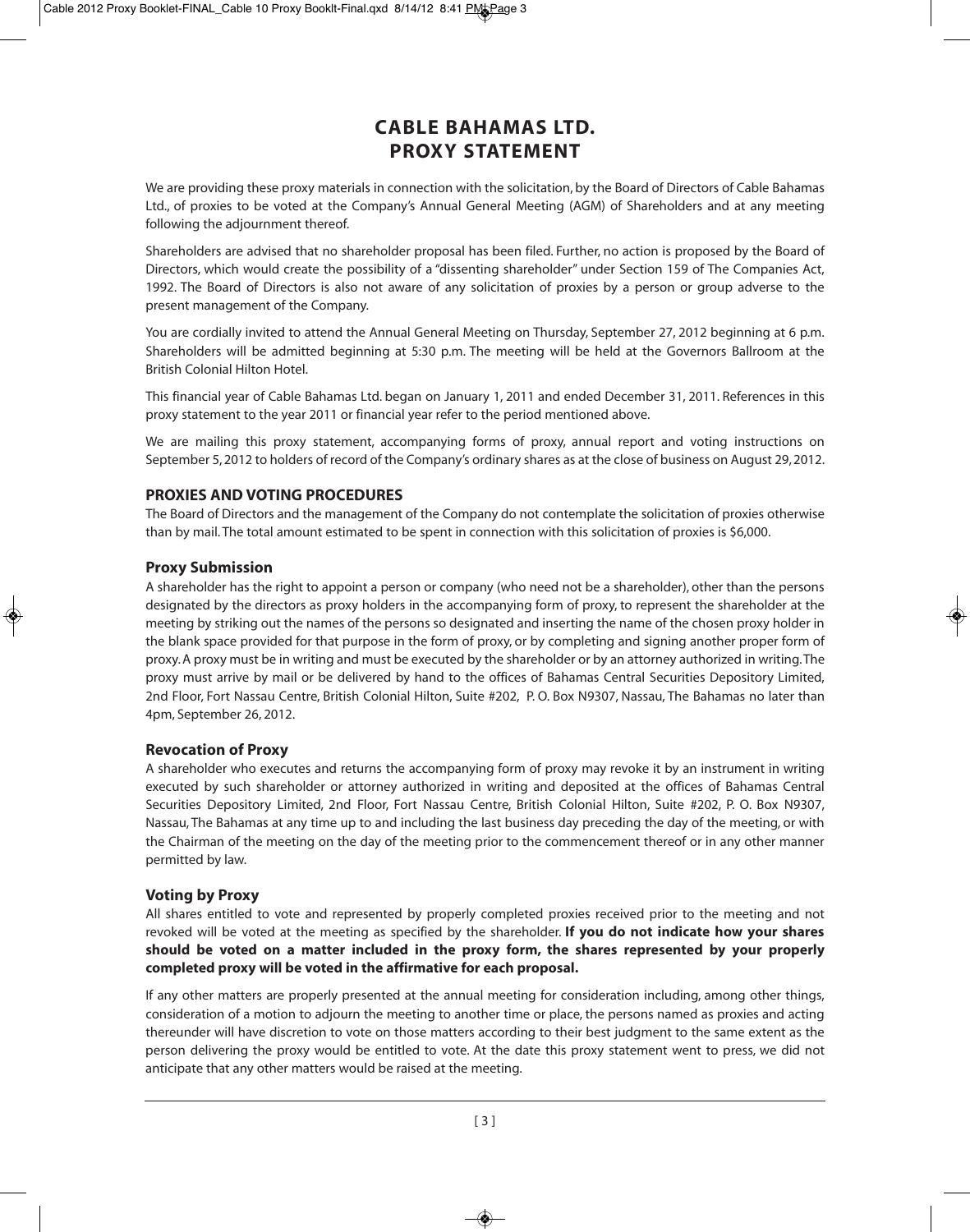# **SHAREHOLDERS ENTITLED TO VOTE AND VOTING SECURITIES**

Shareholders at the close of business on the record date are entitled to notice of and to vote at the Annual General Meeting.

On August 29, 2012 there were 13,593,419 ordinary shares of par value \$1.00 each outstanding.

At the close of business on August 29, 2012, the following shareholder beneficially owned at least 10% or more of the Company's issued ordinary shares.

| <b>SHAREHOLDER</b>              | <b>NUMBER OF ISSUED</b><br><b>ORDINARY SHARES</b> | <b>PERCENTAGE</b><br><b>OWNERSHIP</b> |
|---------------------------------|---------------------------------------------------|---------------------------------------|
| <b>National Insurance Board</b> | 3.034.483                                         | 22.32%                                |

To the knowledge of the Company, there are no other shareholders who own 10% or more of the Company's issued ordinary shares.

# **QUORUM AND REQUIRED VOTE**

The presence, in person or by proxy, of members holding or representing one-fifth (1/5) in value of the subscribed and issued shares of the Company is necessary to constitute a quorum at the meeting.

# **RESOLUTIONS OF THE MEETING & EXPLANATORY NOTES**

#### **1. Approval of Minutes of last Annual General Meeting**

The Minutes of the last Annual General Meeting of the shareholders held on June 30, 2011 at the British Colonial Hilton – Governors Ballroom is included in the notice of meeting and proxy materials. They may also be read at this meeting unless waived by the shareholders at the meeting.

#### **2. Receive and Consider the Chairman's Report and Financial Statements**

#### **3. Election of Directors and Fixing of their Remuneration**

Subject to the articles of the Company and applicable law, the directors are elected by the ordinary shareholders at the Annual General Meeting of shareholders or appointed by the Board of Directors between Annual General Meetings. Directors serve in accordance with the Articles of the Company and subject to any applicable laws.

The Board of Directors held 9 meetings in 2011.

The persons designated as proxy holders in the accompanying form of proxy will vote ordinary shares represented by such form of proxy, properly executed, for the election of the nominees whose names are set forth herein, unless specifically directed to withhold a vote.

If it becomes known at the meeting that a nominee is for any reason unavailable to serve (which the directors have no reason to believe to be the case), the persons designated as proxy holders in the accompanying form of proxy shall have the right to exercise their discretion by voting for another qualified nominee.

The following table sets forth the names of all persons proposed to be nominated for election as directors, their principal occupation or employment and the date on which they became directors of the Company, together with the number of shares and options on ordinary shares which each such person beneficially owned or controlled directly or indirectly. Pursuant to section 77 of the Articles of Association, the Company is required to retire 2 directors at the AGM. The retirement is based on the longest serving and this year Ms. Sandra Knowles and Philip Keeping will be retiring and are being proposed for reelection.

At the AGM in 2011, the Company amended the number of persons that could serve on the Board to a minimum of 5 and a maximum of 8. During the year, the Directors decided to appoint 2 directors to bring the complement of the Board to its maximum and in October 2011, Franklyn Butler II and Troy d'Arville were asked to serve on the Board. The Board is desirous of having these persons continue on the Board and is proposing that shareholders elect them to the Board. Franklyn Butler II through his own personal holdings as well as his beneficial interest in Milo B. Butler & Sons Holding Company Limited owns or controls 929,937 of Cable Bahamas shares. Troy d'Arville through his own personal holdings as well as his beneficial interest in Plus Investments Limited owns or controls 1,021,050 of Cable Bahamas shares.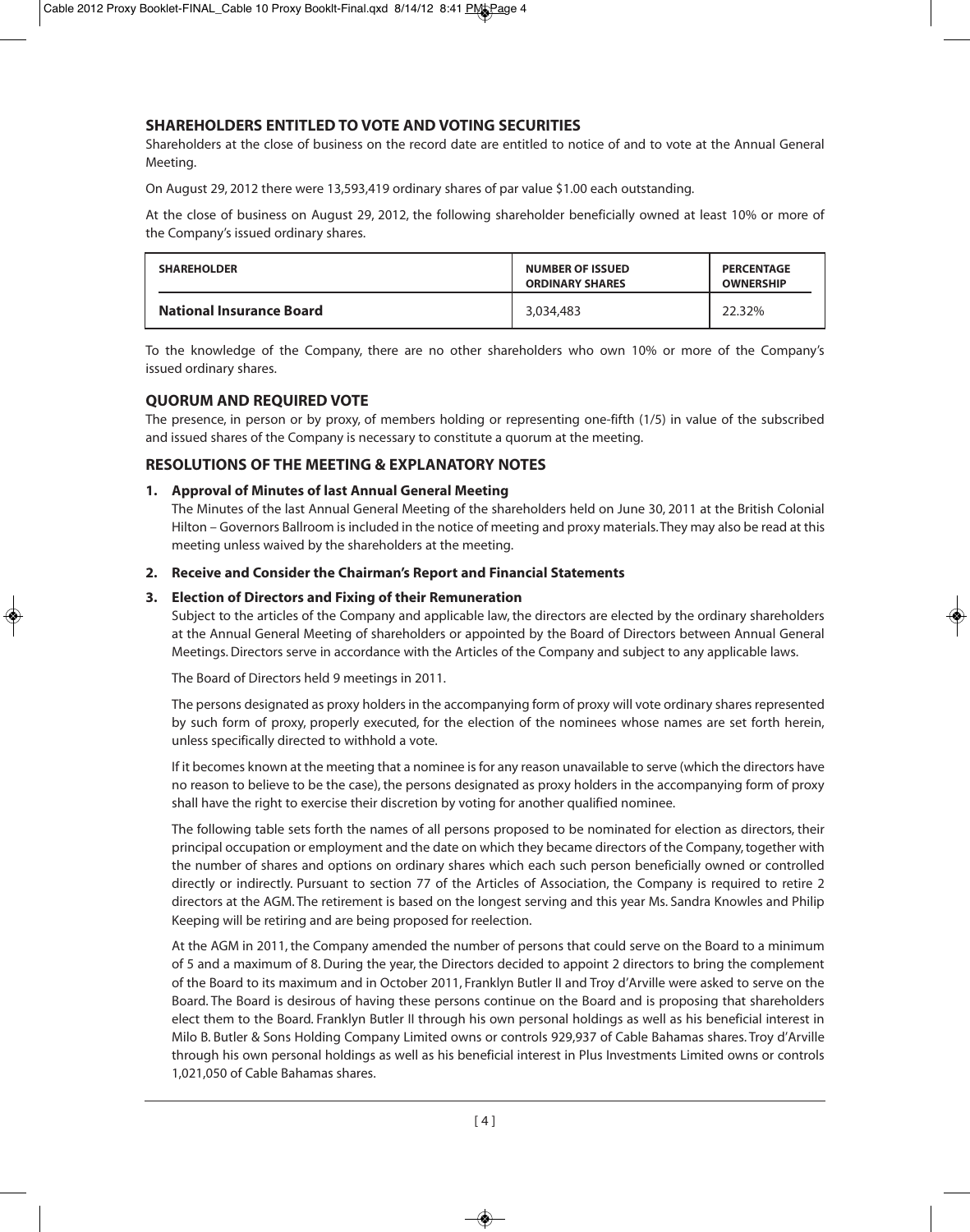| <b>NAME</b>                   | <b>PRINCIPAL OCCUPATION</b>                                                             | <b>DIRECTOR SINCE</b> | <b>NUMBER OF</b><br><b>ORDINARY SHARES</b> |
|-------------------------------|-----------------------------------------------------------------------------------------|-----------------------|--------------------------------------------|
| <b>Ms. Sandra Knowles</b>     | Independent Consultant                                                                  | October 2007          | Nil                                        |
| <b>Mr. Philip Keeping</b>     | <b>Businessman</b>                                                                      | January 28, 2010      | Nil                                        |
| <b>Mr. Troy d'Arville</b>     | President & Chief Executive<br>Officer, Furniture Plus &<br>The Plus Group of Companies | October 28, 2011      | 1,021,050                                  |
| <b>Mr. Franklyn Butler II</b> | President & Managing Director,<br>Milo B. Butler & Sons. Co. Ltd.                       | October 28, 2011      | 929,937                                    |

The following table sets forth the names of all persons continuing on as directors for the next year, their principal occupation or employment and the number of shares and options on ordinary shares which each such person beneficially owned or controlled directly or indirectly.

| <b>NAME</b>                 | <b>PRINCIPAL OCCUPATION</b>                 | <b>NUMBER OF ORDINARY SHARES</b> |
|-----------------------------|---------------------------------------------|----------------------------------|
| <b>Mr. Algernon Cargill</b> | Director / CEO The National Insurance Board | Nil                              |
| <b>Mr. Gary Kain</b>        | <b>Businessman</b>                          | Nil                              |
| <b>Mr. Frank Watson</b>     | Consultant                                  | 2,500                            |
| <b>Mr. Anthony Butler</b>   | President and CEO Cable Bahamas             | 5,700                            |

#### **4. Compensation of Directors**

The Chairman receives \$25,000 and each non-executive director receives \$18,000 per annum for serving in their respective capacities. An additional \$1,200 is paid for each meeting attended.

#### **5. Confirmation and Approval of Dividends Paid**

During the year 2011, the Company declared dividends amounting to \$4,349,644 to its Ordinary shareholders.

#### **6. Ratification of Acts, Proceedings and Transactions of Directors and Officers**

Directors and officers of the Company owe a duty to the Company to act honestly and in good faith with a view to the best interests of the Company. By voting in favour of the following resolution, you will be (a) approving and adopting all of the acts of the directors and officers of the Company in respect of the past fiscal year of the Company and (b) agreeing to the Company indemnifying and defending the directors and officers against any claims, actions and proceedings that may be brought against them as a result of any act performed or omitted to be done by any of them, acting in their respective capacities as directors and officers of the Company, except in the case of any bad faith, intentional misconduct or other cause for which indemnity is precluded by applicable law, as may be determined by a court.

*"RESOLVED that the Company does ratify, approve, sanction and confirm all acts, transactions and proceedings of the directors and officers of the Company from the previous fiscal year end December 31, 2010 to the last fiscal year end December 31, 2011 and further that the Company does fully and effectively indemnify and save harmless all directors and officers of the Company, otherwise than in respect of bad faith, intentional misconduct or other cause for which indemnity is precluded by applicable law, as may be determined by a court and the directors notwithstanding the personal interest of all of them, be authorized to execute on behalf of the Company an indemnity or indemnities in favour of such directors and officers as and when necessary and that in the event of any claim or necessity to defend proceedings against the directors or officers or any of them such defence is to be undertaken by the Company".*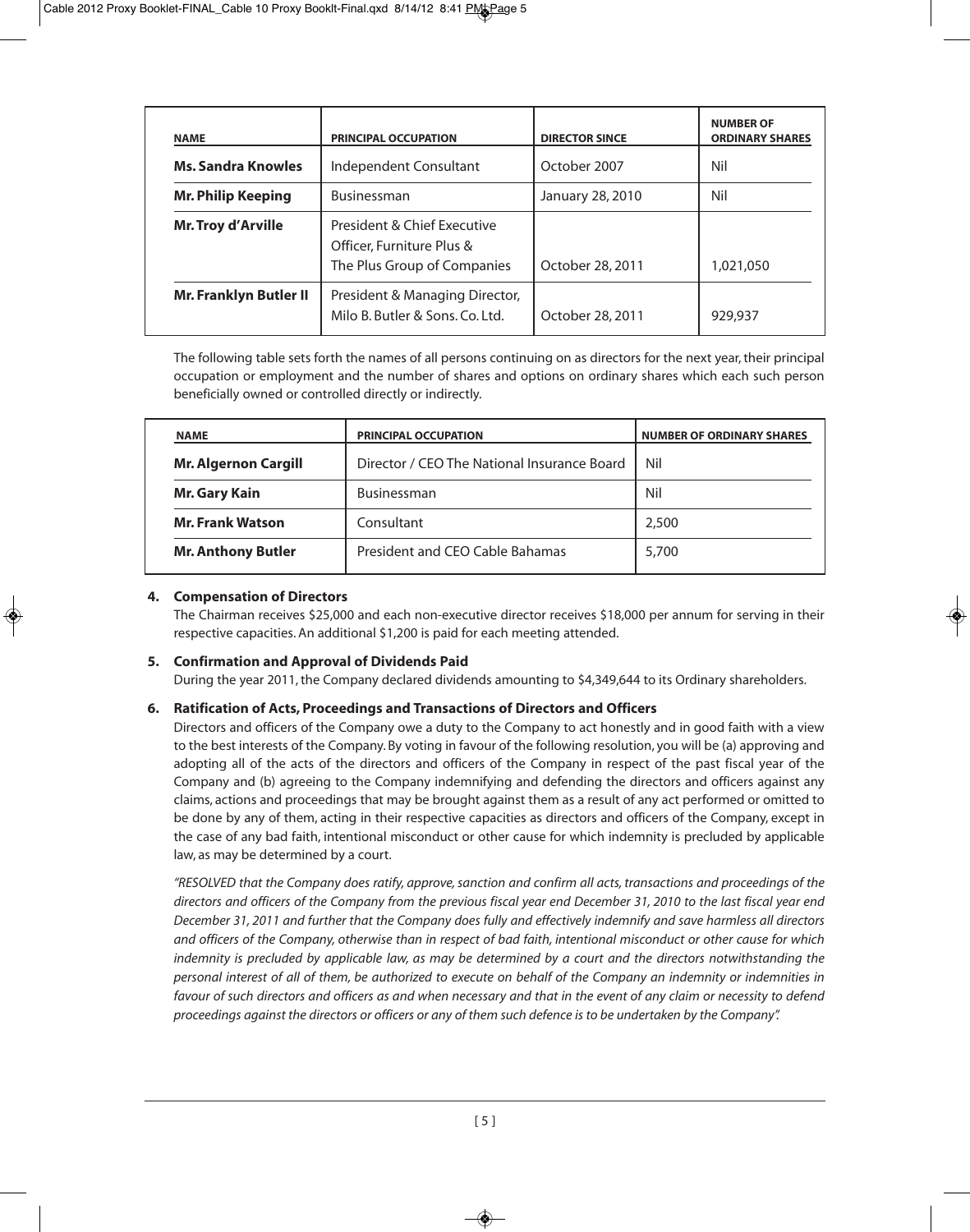### **7. Appointment of Auditors**

At the meeting, the Ordinary shareholders will be called upon to reappoint Deloitte & Touche, as the auditors of the Company to serve until the close of the next Annual General Meeting of the Company. To be effective, the resolution re-appointing Deloitte & Touche as the auditors of the Company must be approved by the majority of the votes cast by the holders of Ordinary Shares present in person, or represented by proxy, at the Meeting. The Audit Committee and the management of the Company recommend that the Ordinary shareholders vote for the reappointment of Deloitte & Touche, who have acted as the auditors of the Company since 1999. Arrangements have been made for one or more representatives of Deloitte & Touche to attend the meeting.

### **EXECUTIVE COMPENSATION**

The members of executive management inclusive of the Directors of the Company received aggregate compensation, including salary, performance bonuses and post employment benefits amounting to \$1,445,981 in the financial year 2011.

The following table sets forth the name of each executive officer of the Company who beneficially owns or controls directly or indirectly ordinary shares of the Company.

| <b>NAME</b>           | <b>POSITION OF OFFICER</b>                              | <b>NUMBER OF ORDINARY SHARES</b> |
|-----------------------|---------------------------------------------------------|----------------------------------|
| <b>Anthony Butler</b> | President and Chief Executive Officer                   | 5,700                            |
| <b>Barry Williams</b> | Senior Vice President/Finance,<br>Secretary & Treasurer | 6,800                            |
| John Gomez            | Vice President/Engineering                              | 1,100                            |

#### **Compensation Committee Report on Executive Compensation**

The Compensation Committee of the Board of Directors has primary responsibility for the appointment, evaluation, and remuneration of key executives, and the design of the Company's compensation plans. The Board of Directors approves all matters related to compensation of the executive officers.

#### **Indebtedness of Management**

As at the end of the fiscal year and up to August 29, 2012, the record date, there was no indebtedness outstanding from any of the directors or executive management.

#### **Related Parties**

For financial reporting purposes and in accordance with International Financial Reporting Standards, shareholders controlling 10% or more of the ordinary shares of the Company and all officers and directors of the Company are related parties by virtue of their ability to exercise significant influence over the affairs of the Company. All related party relationships are noted in this proxy document and all transactions and balances are reported in the audited financial statements.

### **CORPORATE GOVERNANCE**

#### **Duties of the Board**

The Board of Directors of the Company has the obligation to oversee the conduct of the business of the Company and to supervise senior management who are responsible for the day-to-day conduct of the business. Except for the Compensation & Human Resources, Audit & Finance and Corporate Governance & Nominating Committees, no other responsibilities are delegated to sub-committees of the Board.

The Board of Directors deals with all matters that materially impact the Company. The determination as to whether board approval needs to be sought on a particular matter is the responsibility of the Chairman and the Chief Executive Officer.

#### **Composition of the Board of Directors**

The Board of Directors of the Company is comprised of 8 members effective upon the election of directors at the Meeting.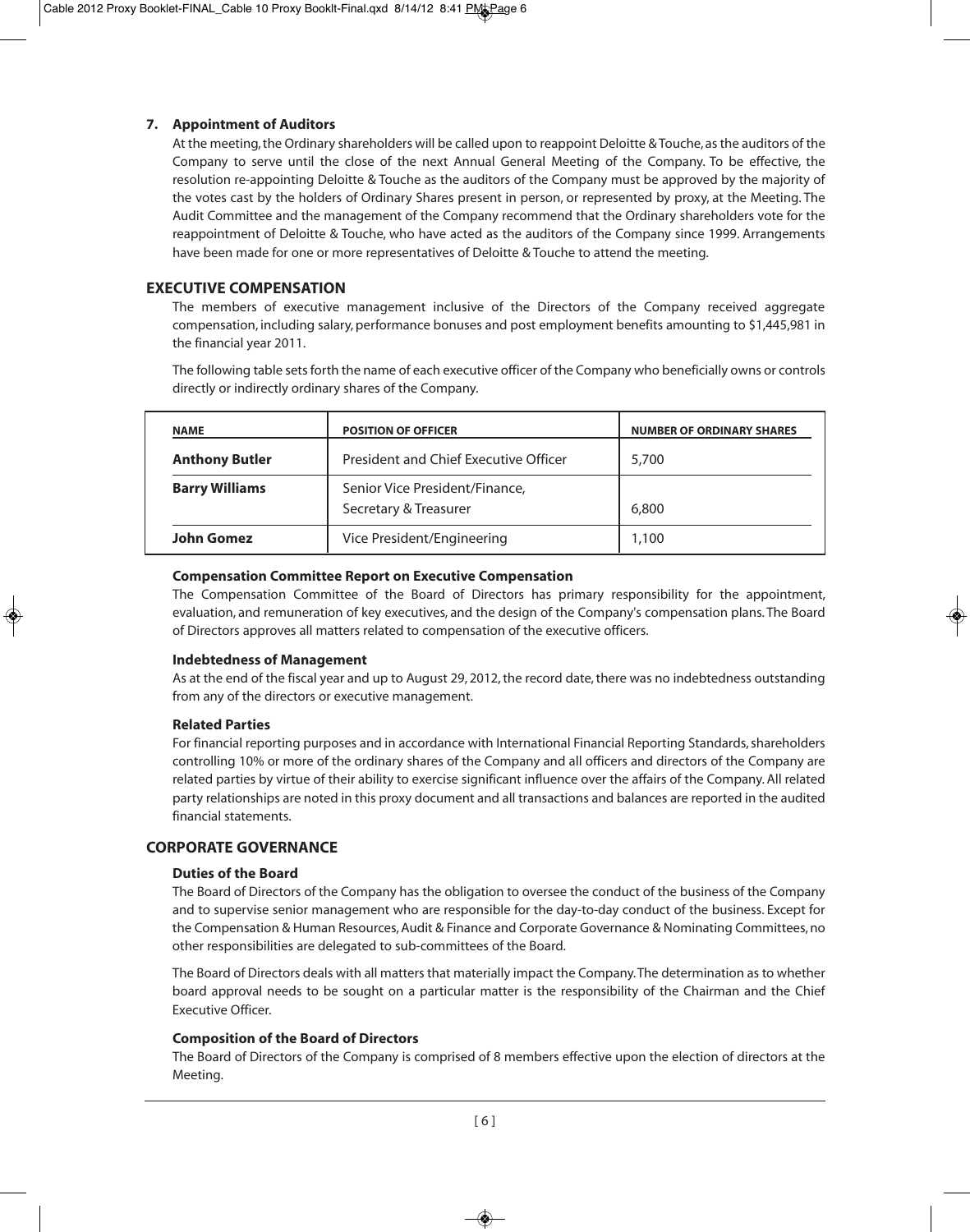#### **Committees of the Board of Directors**

The Board of Directors has delegated certain of its responsibilities to committees of the board. Such committees are generally responsible for reviewing matters specified in their mandates and making recommendation to the board, which retains ultimate decision-making authority. The Board of Directors has constituted the following committees:

- Compensation & Human Resources Committee
- Audit & Finance Committee
- Corporate Governance & Nominating Committee

#### **Compensation & Human Resources Committee**

The Compensation & Human Resources Committee of the Board of Directors has primary responsibility for the appointment, evaluation, and remuneration of key executives, and the design of the Company's compensation plans. The Board of Directors approves all matters related to compensation of the executive officers.

#### **Audit & Finance Committee**

The Audit & Finance Committee is comprised of directors who are neither officers nor employees of the Company or any of its subsidiaries. The Audit & Finance Committee is responsible for the oversight of the financial reporting and internal controls of the Company, which includes the review and evaluation of the appropriate accounting principles and practices to be observed in the preparation of the accounts of the Company and its subsidiaries. The Audit & Finance Committee is responsible for the initial review of the Company's annual audited consolidated financial statements prior to consideration thereof by the Board of Directors. It approves the scope of the audit activities proposed each year to be conducted by the independent auditors. It also recommends the appointment and approves the terms of engagement of the independent auditors.

#### **Corporate Governance & Nominating Committee**

The Corporate Governance & Nominating Committee is responsible for the development, documentation and adherence to the Company's governance policies and procedures. All governance policies are approved by the Board of Directors and are documented in detail in the Company's Corporate Governance Manual.

#### **SHAREHOLDER FEEDBACK AND COMMUNICATION**

The Company's communications policy is reviewed by the Board of Directors of the Company periodically and provides that communications with all constituents will be made in a timely, accurate and effective manner. The Company communicates regularly with its shareholders through press releases, and quarterly and annual reports. At the Company's shareholders' meetings, a full opportunity is afforded to permit shareholders to ask questions concerning the Company's activities. Investor and shareholder concerns are addressed on an on-going basis through the office of the Corporate Secretary. Information about the Company is also available on the Company's Internet site at www.cablebahamas.com. The home page is updated regularly and permits access to quarterly reports, annual financial reports, press releases, product overviews, corporate environmental reports, and other information.

#### **DIRECTORS' APPROVAL AND CERTIFICATE**

The contents and the sending of this Proxy Statement and Proxy Form have been approved by the Board of Directors of the Company. The foregoing contains no untrue statement of a material fact and does not omit to state a material fact that is required to be stated or that is necessary to make a statement not misleading in light of the circumstances in which it was made.

Dated at the City of Nassau, New Providence Island, in the Commonwealth of The Bahamas this 29th day of August, 2012.

Chairman Secretary Secretary

**Philip Keeping Barry Williams**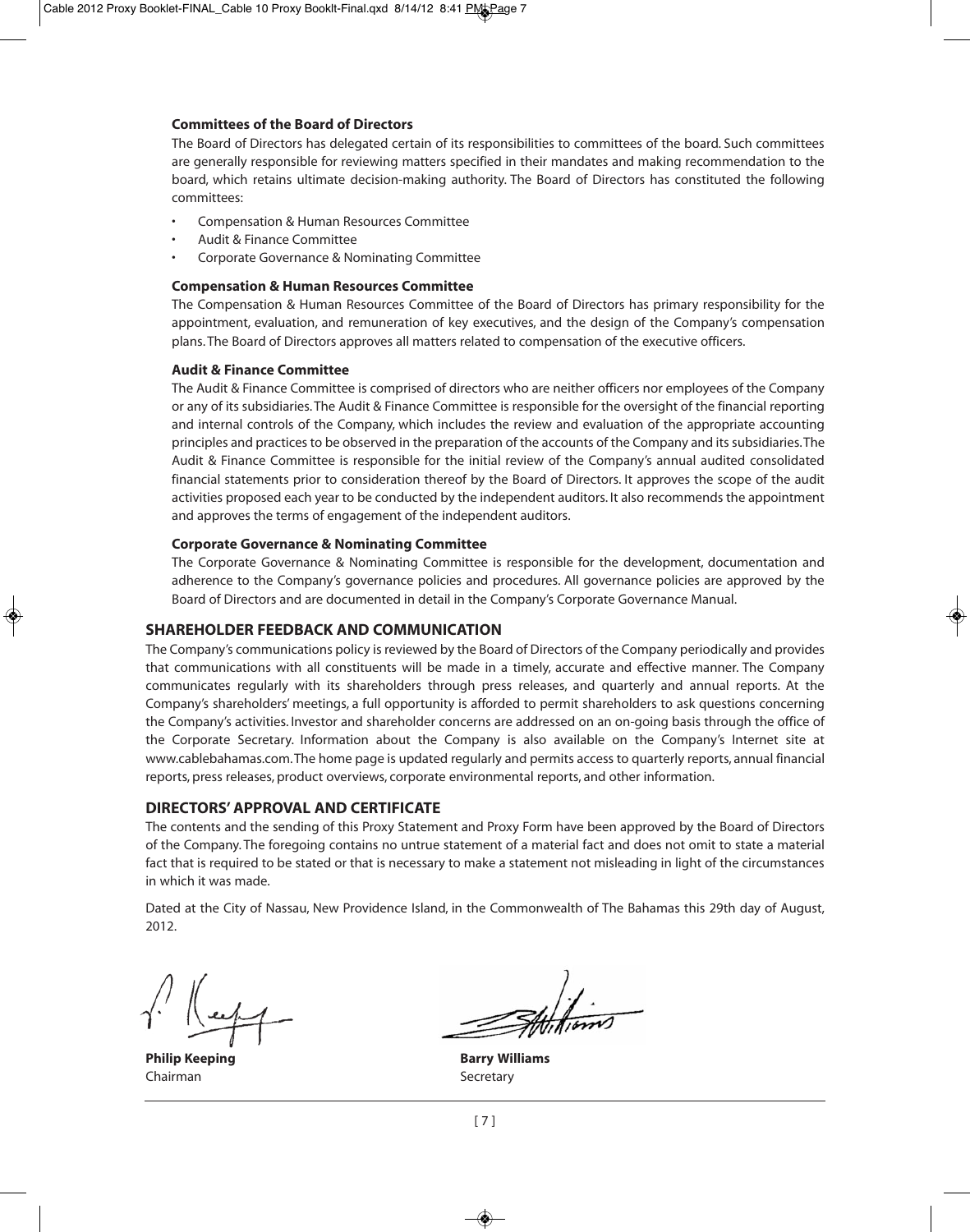# **CABLE BAHAMAS LTD. 2011 ANNUAL GENERAL MEETING OF SHAREHOLDERS**

HELD AT 6:00 P.M. ON JUNE 30, 2011 AT THE BRITISH COLONIAL HILTON HOTEL NASSAU, THE BAHAMAS

# **M E E T I N G M I N U T E S**

# **1. Call to Order and Introduction**

The Annual Meeting of Shareholders of Cable Bahamas Ltd. was called to order by Mr. Philip Keeping, the Chairman of the Board of Directors. Mr. Keeping welcomed the Shareholders to the meeting on behalf of the Board of Directors and the Management of the Company.

Mr. Keeping advised the Shareholders that he would act as Chairman of the meeting and that Ms. Judith Smith would act as Secretary of the meeting.

Mr. Keeping proceeded to introduce the members of the Board of Directors and Officers in attendance, namely: Ms. Sandra Knowles, Mr. Gary Kain and Mr. Anthony Butler (Also the President & Chief Executive Officer). He also introduced the proposed directors:

Mr. Frank Watson – who is up for re-election. Mr. Algernon Cargill – who is a new selection to the Board, but he is unfortunately not here.

The officers present were: Mr. Barry Williams, Senior Vice-President Finance, Mr. John Gomez, Vice President, Engineering and Mr. Blaine Schafer, Vice President Information and Telecoms Services.

#### **2. Appointment of Scrutineer**

The Chairman appointed Ms. Jessica Ferguson of Bahamas Central Securities Depository Limited, the share registrars and transfer agents to act as Scrutineer of the meeting.

#### **3. Tabling Notice of Meeting**

The Chairman requested Judith Smith, as the Secretary of the Meeting to table proof of service of the Notice calling the meeting, the Form of Proxy and the Annual Report, and the Secretary of the Meeting duly complied by tabling the Certificate of the Company's registrar and transfer agent, as to the due mailing of the Notice, Form of proxy and the Annual Report. The Chairman ordered that these items be kept as part of the record of the meeting.

#### **4. Quorum/Declaration of Regular Constitution of the Meeting**

The Chairman advised that a quorum was present and that the Scrutineer's report would be made during the course of the meeting. He then proceeded with the business of the meeting.

The Chairman declared that, as Notice of the meeting had been duly provided and a quorum of the Shareholders was present, the meeting was regularly called and properly constituted for the transaction of business and therefore proceeded to the business of the meeting.

#### **5. Minutes of the last meeting of Shareholders**

The Chairman advised that the Minutes were available for inspection at the meeting and were circulated to all shareholders. He then advised that he was prepared to receive a resolution that the reading of the Minutes be dispensed with and that the Minutes be adopted.

A motion was made by Mr. Andre Knowles and seconded by Mr. David Burrows that the reading of the Minutes be dispensed with and that the Minutes be adopted. The motion was carried unanimously.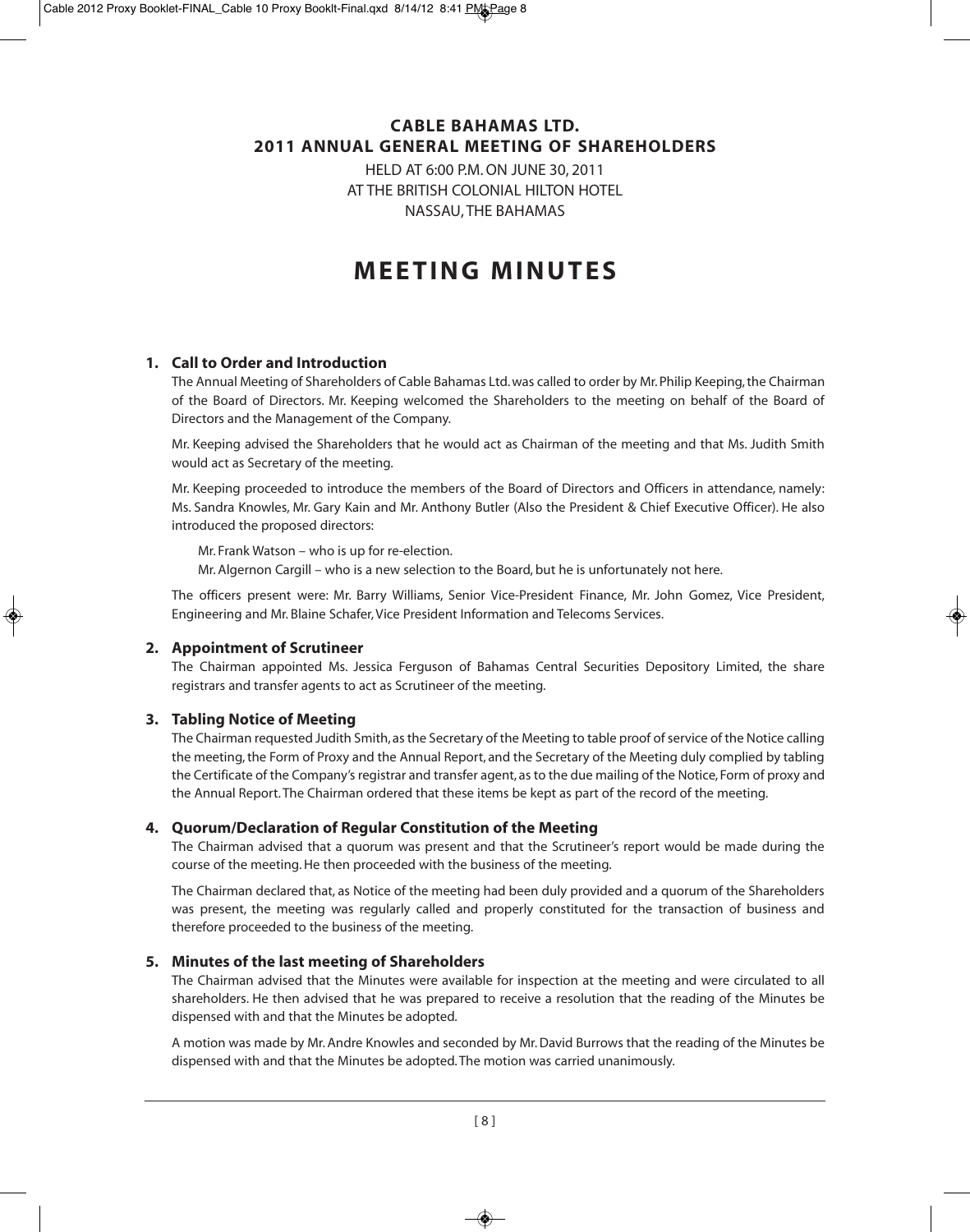### **6. Chairman's Report**

The Chairman then tabled his report and advised that it was included in the Company's Annual Report and that it was available for inspection. He then advised that he was prepared to receive a resolution that the reading of the reports be dispensed with and that the report be adopted.

A motion was made by Mr. David Burrows and seconded by Ms. Alexia Coakley that reading be dispensed with and the Report adopted.

The Motion was put to a vote and carried.

# **7. Scrutineer's Report**

The Chairman informed the meeting that the Scrutineer's Report was ready and asked Ms. Jessica Ferguson of Bahamas Central Securities Depository Limited, share registrar and transfer agents to present her Report.

Ms. Ferguson advised that the total shares represented at the meeting in person or by proxy were 14,318,222 representing 76% of the issued and outstanding shares of the Company.

# **8. Financial Statement and Report of Auditors**

The Chairman advised that a copy of the Financial Statements for the financial year ended 31st December, 2010 was mailed to each of the Shareholders of the Company. He further advised that the Financial Statements were comprised of the Consolidated Statement of Financial Position as at 31st December, 2010, the Consolidated Statement of Comprehensive Income, Consolidated Statement of Changes in Equity and the Consolidated Statement of Cash Flows for the year ended 31st December, 2010; and the Notes to the Consolidated Financial Statements.

The Chairman noted that Mr. Raymond Winder of Deloitte & Touche was available to answer any questions regarding the report. Shareholders were asked if they had any questions or comments concerning the Auditors' Report or the Financial Statements. There were no questions. The Chairman requested a motion for the acceptance and approval of the Consolidated Financial Statements as tabled.

A motion was duly moved by Mr. David Burrows seconded by Ms. Alexia Coakley and was unanimously carried approving the Consolidated Financial Statements.

# **9. Election of Directors**

The Chairman proceeded with the election of directors.

A motion was moved by Ms. Judith Smith and seconded by Mr. Andre Knowles, that Messieurs Frank Watson and Algernon Cargill be nominated to hold office until the next annual election of directors or until their successors are elected or appointed.

A motion was made by Mr. David Burrows and seconded by Mr. Oswald Dean that nominations be closed.

The two (2) persons nominated were elected Directors of the Company to hold office until the next Annual Meeting of the Shareholders or until their successors are elected or appointed.

# **10. Approval of Dividends paid in 2010**

The Chairman advised the Meeting that for the year ended December 31, 2010, the Company paid a total of \$4,366,246 in dividends to its ordinary shareholders and he invited a motion to approve the dividends paid in 2010.

A motion was made by Mr. Edsel Strachan and seconded by Mr. David Burrows to approve the dividends paid by the Company in 2010. The motion was duly carried.

# **11. Ratification of Acts, Proceedings and Transactions of Directors and Officers**

The Chairman requested a motion to ratify and confirm all acts transactions and proceedings of Directors and Officers of the Company from the previous fiscal year end December 31, 2009 to the last fiscal year December 31, 2010 and for approval of the indemnity and defence. The motion was duly made by Timothy Brown and seconded by David Burrows. The motion was put to a vote and was carried unanimously.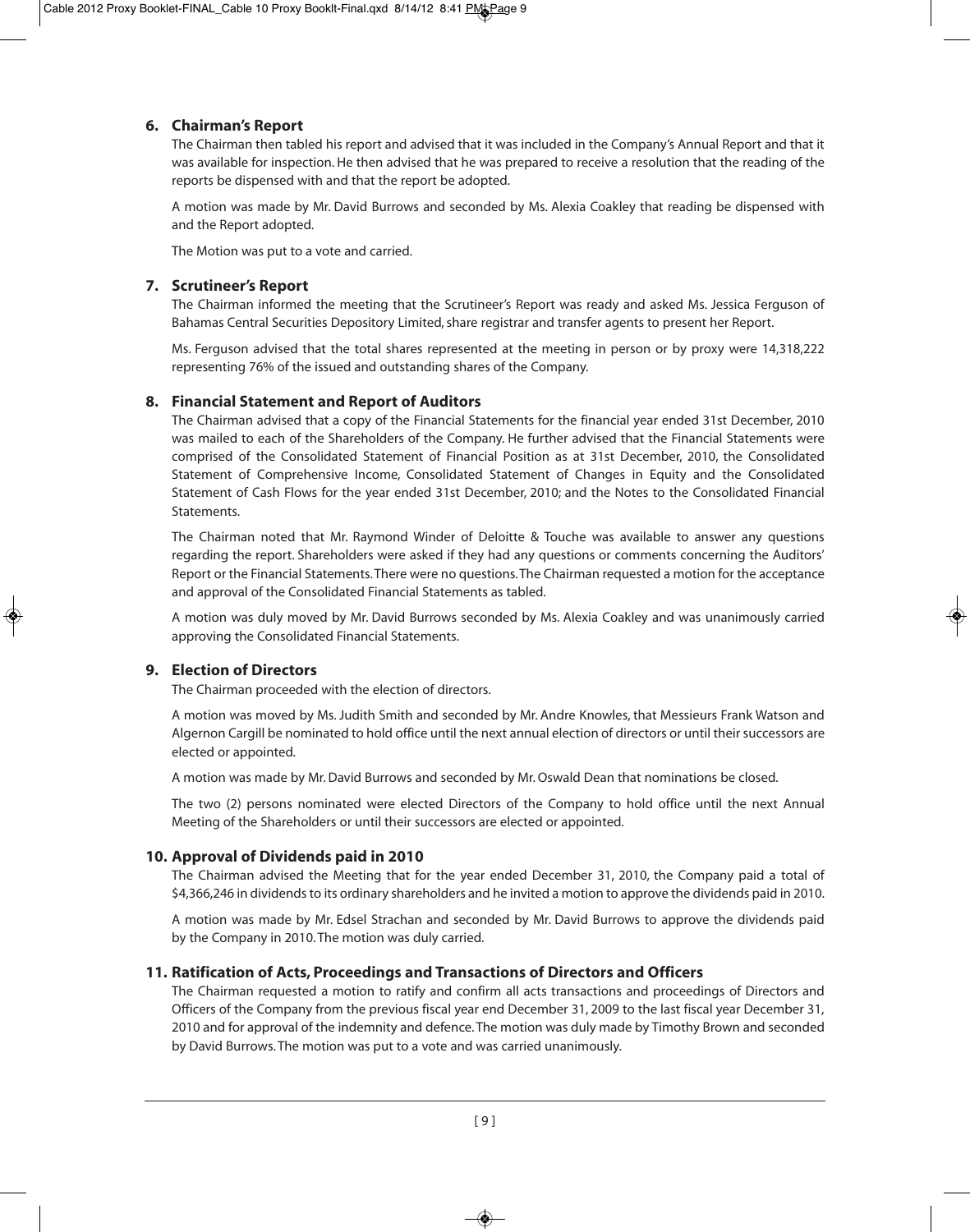### **12. Appointment of Auditors**

The Chairman invited a motion for the appointment of auditors.

A motion was duly made by Mr. David Burrows and seconded by Mr. Andre Knowles that Deloitte & Touche be appointed Auditors of the Company to hold office until the next Annual General Meeting of the Shareholders or until a successor be appointed and that the directors be authorized to fix their remuneration. The motion was put to a vote and carried.

The Chairman declared that Deloitte & Touche were appointed Auditors of the Company for the ensuing year and that the directors were authorized to fix their remuneration.

#### **13. Amendment to the Articles of Association**

(i) The Chairman explained that there were proposed Amendments to the Memorandum and Articles of Association which had been circulated to Shareholders. The Chairman inquired whether there were any questions or comments regarding the proposed changes. There were no questions or comments. The Chairman requested a motion to approve the proposed amendments.

A motion was duly made by Mr. David Burrows and seconded by Mr. Romeal Smith.

The motion was put to a vote and carried.

#### **14. Termination**

The Chairman requested whether there was any other business. There being no further business, a motion was duly moved by Mr. David Burrows and seconded by Ms. Alexia Coakley that the meeting be terminated. The motion was carried and the Chairman declared the meeting at an end at 6:16 p.m.

**Philip Keeping Judith Smith**

Chairman **Secretary for the Meeting**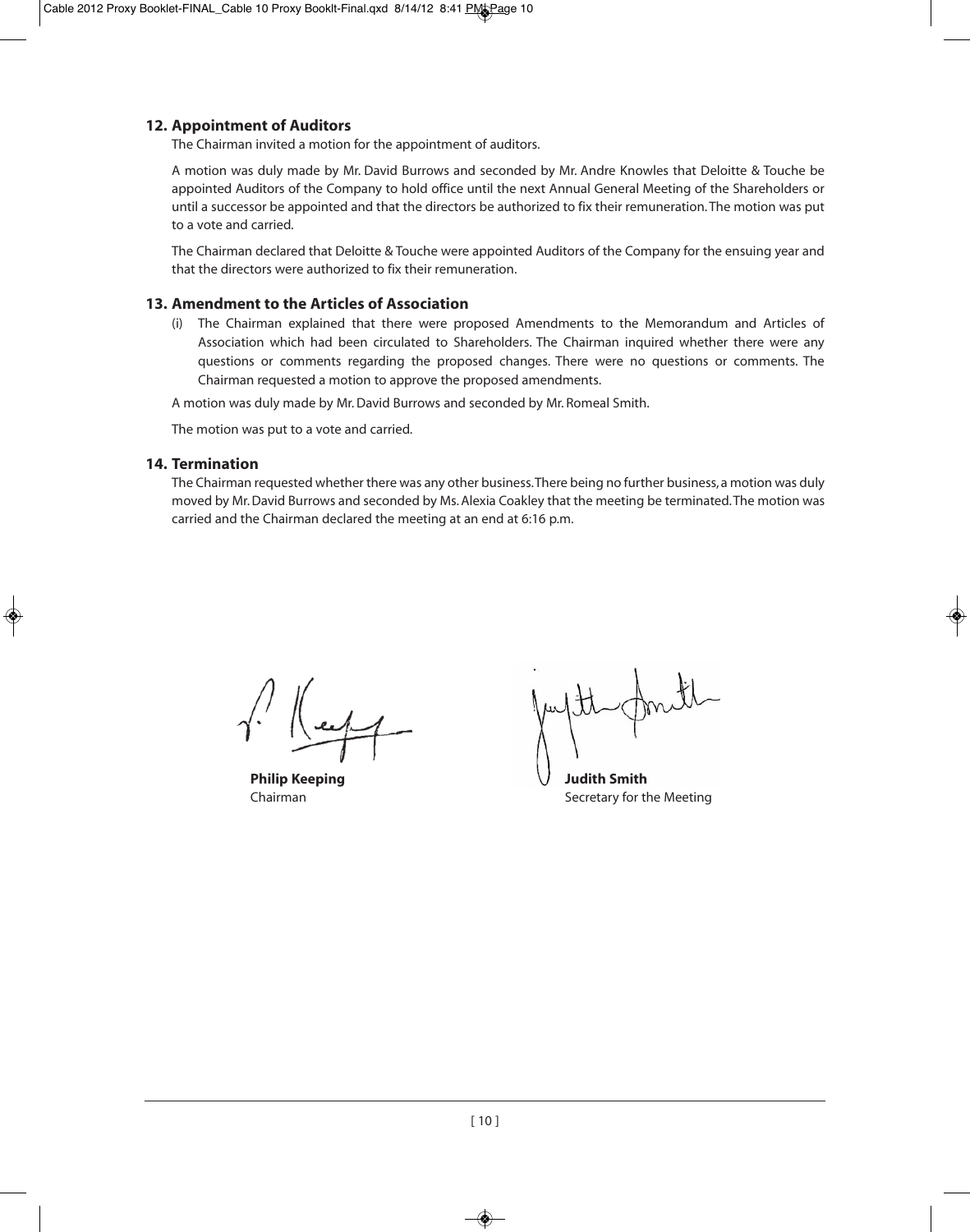# **NOTES**